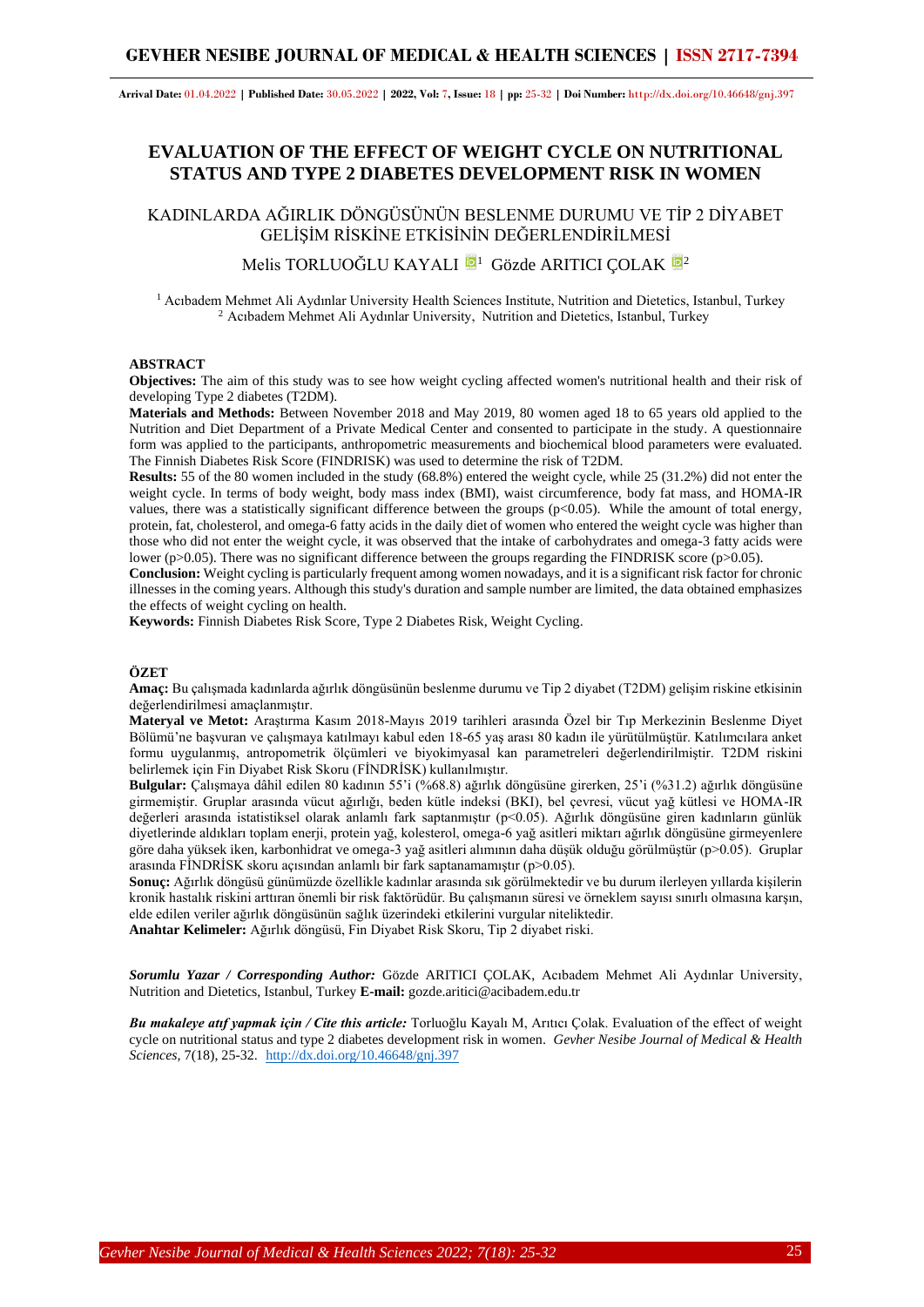## **INTRODUCTION**

The World Health Organization (WHO) estimates that there are 1.9 billion overweight and 650 million obese people over the age of 18 worldwide (WHO 2021). The most prominent risk factor in the development of Type 2 Diabetes (T2DM) is an increase in body mass index (BMI) (Owen et al., 2015). Type 2 diabetes generally develops after the age of 40, and most patients (80-90%) have excess body weight and visceral adiposity. T2DM is the most common type of diabetes that occurs due to insulin being ineffective due to the resistance of the target organ (muscle, liver, and adipose tissue) to insulin (Hotu et al. 2004).

T2DM constitutes an average of 85% of all diabetics globally and in Turkey. It is reported that there are a total of five million individuals with T2DM, either diagnosed or undiagnosed, in Turkey (Hotu et al., 2004). Diabetes development was 7 times more common in men with BMI >  $27.9 \text{ kg/m}^2$  than in the group with BMI <27.9 kg/m<sup>2</sup> (Owen et al., 2015). In a study, the relationship between diabetes risk and duration of obesity in patients with a BMI of  $25{\text -}30$  kg/m<sup>2</sup> and above 30 kg/m<sup>2</sup> was examined, and the risk of developing T2DM in both overweight and obese patients was found to increase 14% if the duration of obesity lasted for two years (Hu et al.2014). Obesity causes insulin resistance and increases the risk of diabetes in individuals (Baysal and Bas 2008).

Most obese and overweight individuals (%50-70) seek various solutions for lose weight (WHO 2021). Although weight loss is achieved by trying various methods, overweight and obese people can regain 1/3 or 2/3 of the weight lost on average within 1 year, while almost a large part of them can regain all the weight they lost within 5 years. Long-term studies emphasize that at least 1/3 of people on a weight loss diet gain more weight than they lose (Dulloo et al.2015). The definition of weight cycling was first defined by Kelly D. Brownell in 1985 as losing a certain amount of body weight and then regaining it (Brownell et al., 1986). Although there is no clear definition in the literature, weight cycling is defined as the state of losing and regaining five kilos or more, three or more times or losing and regaining more than five kilos or more, two or more times in the last ten years (Brown et al., 2015).

The incidence of weight cycling was determined as 7%-10%. Weight cycling is thought to be linked to a higher BMI, body fat percentage, waist circumference, abdominal obesity, reduced basal metabolic rate, increased hypertension risk, poorer glucose tolerance, and a greater mortality risk (Brown et al., 2015). In a review study, according to the results of experiments made on experimental animals and retrospective studies, it was concluded that as the number of weight-loss trials increases, weight loss becomes more difficult, and the most important factor that causes this is the deterioration of the thyroid axis and the decrease in the resting metabolic rate of individuals (Mackie et al., 2017). The Iowa Women's Health Survey was conducted with 33,832 women aged 55-69, indicating a higher relative risk for myocardial infarction (MI), stroke, and T2DM in those who frequently cycle (Roybal 2005). In the Nurses' Health Study (NHS), conducted by Field et al., weight cycling was closely associated with body mass index in young and middle-aged women, but not with T2DM (Field et al., 2004).

This study was planned to investigate the effect of weight cycling on nutritional status and the risk of developing Type 2 diabetes in women.

### **MATERIAL AND METHOD**

The individuals participating in the study were divided into two groups according to the weight changes and the frequency of changes in the last 10 years. Individuals who lost 5 kg or more of weight more than twice in the last 10 years and regained weight formed the case group, and those who did not have these characteristics formed the control group.

A questionnaire form was applied to the individuals participating in the research. Questions formed to evaluate their nutritional habits, anthropometric measurements, biochemical parameters, family health history, general health status, and weight cycle, followed by the 3-day food consumption record and the diabetes risk scanning Finnish Diabetes Risk Questionnaire, were applied.

The researcher measured anthropometric measurements such as body mass, body fat percentage, height, and waist circumference. A tape measure and TANITA brand bioelectrical impedance analyzer were used to perform anthropometric measurements. In evaluating biochemical parameters, reference values of Acıbadem Hospital Laboratory were used.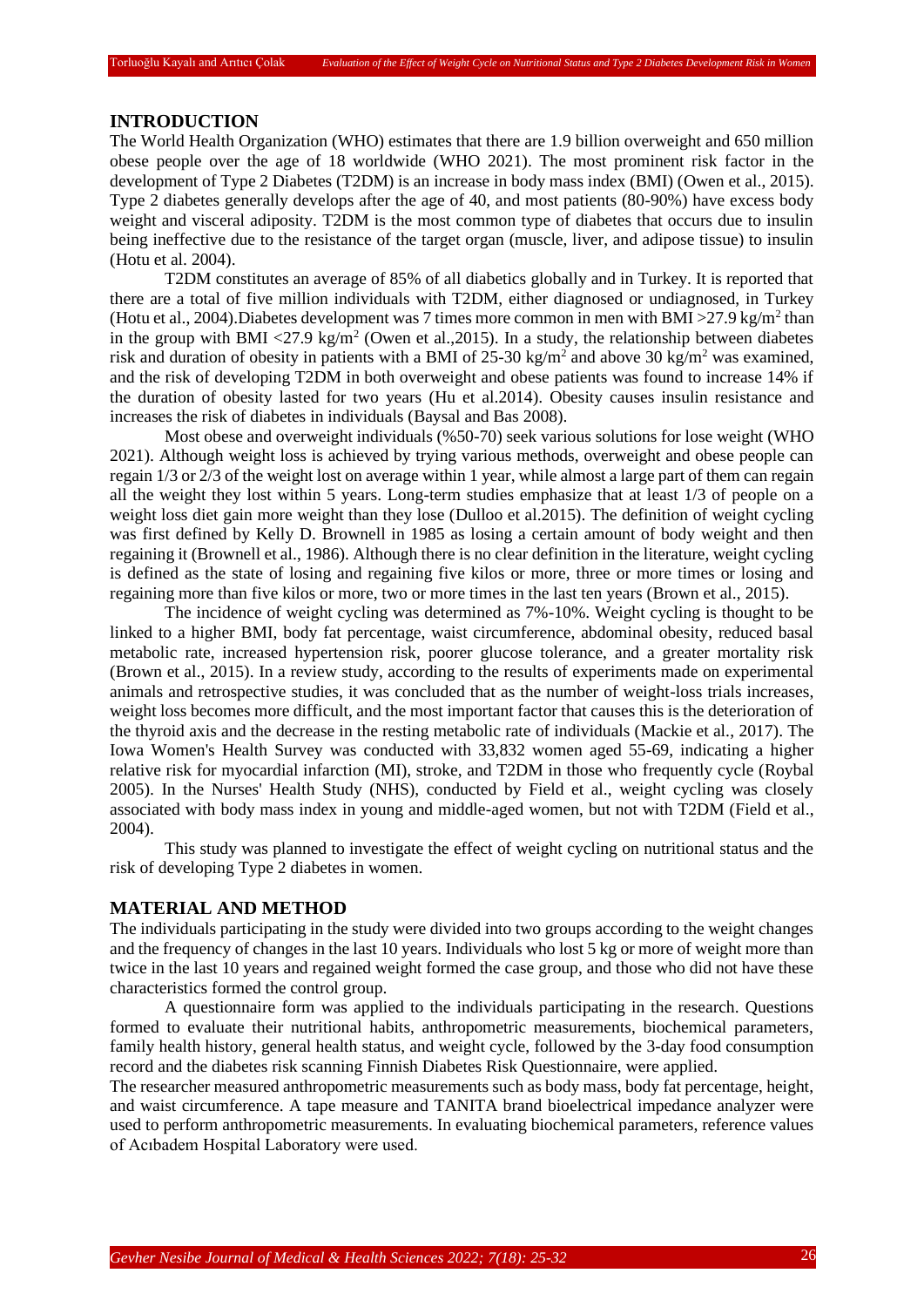### **Data Collection Tools**

Women aged 18 to 65 years old who applied to a private medical center's Nutrition and Diet Department between November 2018 and April 2019 and consented to participate in the study were included in the study. Consent Form" was read to the participants before the research began, and those who consented to participate were included. Persons who were in the pregnancy and lactation period, filled out the questionnaire incompletely, and did not have biochemical parameters were not included in the study.

For this study, medical ethics committee approval was obtained from T.R. Acıbadem Mehmet Ali Aydınlar University Health Sciences Institute Ethics Committee at the ATADEK Meeting numbered 2018/17 on 08.11.2018 with the decision number 2018-17/19.

### **Statistical Evaluation**

Data from the study was transferred to a computer and analyzed with "SPSS (Statistical Package for Social Sciences) for Windows 22.0 (SPSS Inc, Chicago, IL)." The mean, standard deviation, median (interquartile range), median (minimum-maximum), frequency distribution, and percentage are all descriptive statistics. Categorical variables were analyzed using the Pearson Chi-Square Test and Fisher's Exact Test. Visual (histograms and probability graphs) and analytical (Kolmogorov-Smirnov Test/Shapiro Wilk Test) approaches were used to assess the variables' compliance to the normal distribution. Mann-Whitney For variables that did not match the normal distribution, the U test for statistical significance between two independent groups was utilized, and for variables that did fit the normal distribution, the student's T-Test was used as a statistical approach.  $p<0.05$  was used as the statistical significance level.

## **RESULTS**

The distribution of nutritional habits according to the women's previous weight cycle status is shown in Table 1. The percentage of women who had the habit of snacking after dinner among women who entered the weight cycle was found to be significantly higher than those who did not enter the weight cycle (p=0.026). There was no statistically significant difference between the women who entered the weight cycle and those who did not, in terms of the number of main meals consumed per day, the number of snacks, the status of skipping meals, the amount of water consumed daily, and the meal that felt the most hunger during the day  $(p>0.05)$ .

|                                 | <b>Weight Cycle</b> |                      |                  |
|---------------------------------|---------------------|----------------------|------------------|
|                                 | Entered $(n=55)$    | Not Entered $(n=25)$ | $\boldsymbol{p}$ |
|                                 | $n$ $(\%)$          | $n$ (%)              |                  |
| <b>Number of main meals</b>     |                     |                      |                  |
| $\leq$ 3                        | 43 (78.2)           | 16(64.0)             | $0.181^a$        |
| >3                              | 12(21.8)            | 9(36.0)              |                  |
| <b>Number of snacks meals</b>   |                     |                      |                  |
| $\leq$ 3                        | 53 (96.4)           | 22(88.0)             | $0.173^{b}$      |
| >3                              | 2(3.6)              | 3(12.0)              |                  |
| <b>Skipped meal</b>             | 34(61.8)            | 15(60.0)             | $0.877^a$        |
| <b>Most skipped meal</b>        |                     |                      |                  |
| $(n=49)$                        |                     |                      |                  |
| <b>Breakfast</b>                | 10(29.4)            | 6(40.0)              |                  |
| Lunch                           | 9(26.5)             | 2(13.3)              | $0.747^a$        |
| Dinner                          | 5 (14.7)            | 2(13.3)              |                  |
| <b>Snacks</b>                   | 10(29.4)            | 5(33.3)              |                  |
| Daily water consumpton          |                     |                      |                  |
| $\geq$ 2 lt                     | 29(52.7)            | 8(32.0)              | $0.085^a$        |
| $<$ 2 lt                        | 26(47.3)            | 17(68.0)             |                  |
| The most hungry meal of the day |                     |                      |                  |
| <b>Breakfast</b>                | 8 (14.5)            | 6(24.0)              |                  |
| Lunch                           | 16(29.1)            | 8(32.0)              | $0.490^a$        |
| Dinner                          | 31(56.4)            | 11(44.0)             |                  |
| <b>Night snack</b>              | 44 (80.0)           | 14(56.0)             | $0.026^{a*}$     |

#### **Table 1.** Distribution of nutritional habits

n: Number of women; %: Column percentage; "Pearson Ki-Kare Test; "Fisher's Kesin Test; "p<0.05; \*\*p<0.01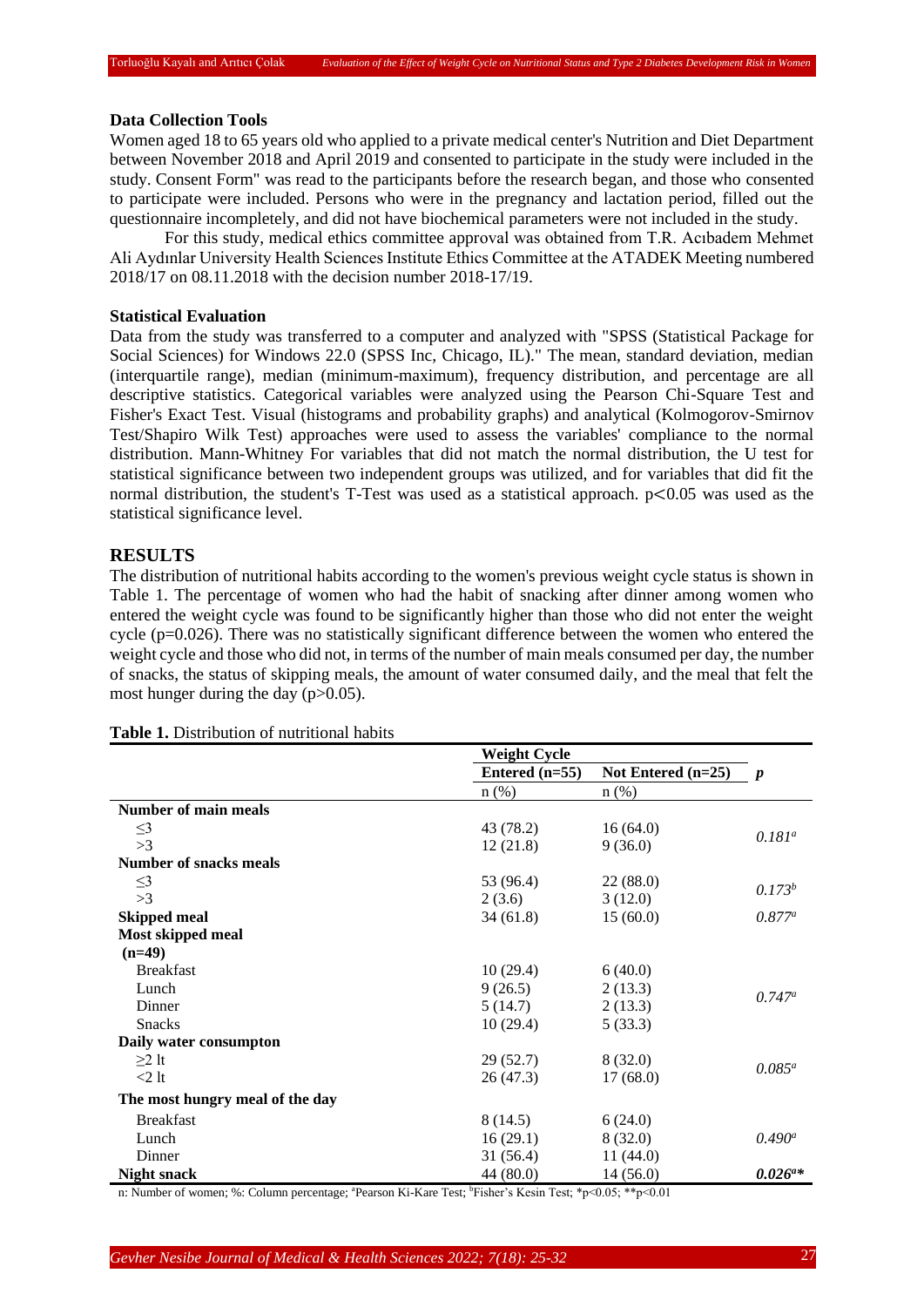The distribution of anthropometric measurements of women according to their previous weight cycling status is shown in Table 2. There was no statistically significant difference between women who entered the weight cycle and those who did not, in terms of body weight, BMI value, waist circumference, fat mass value, total body water weight, fat percentage value, and fat percentage group (p>0.05). Bodyweight, BMI value, waist circumference value, fat mass, total body water weight, and fat mass of women who entered the weight cycle were significantly higher than women who did not enter the weight cycle. The percentage of obese women and those with high or very high-fat percentages among women who entered the weight cycle were found to be significantly higher than those who did not enter the weight cycle  $(p<0.05)$ . In terms of risk categories and muscle mass according to waist circumference, no statistically significant difference existed between women who entered the weight cycle and those who did not  $(p>0.05)$ .

|                          | Weight Cycle               |                            |                                     |
|--------------------------|----------------------------|----------------------------|-------------------------------------|
|                          | Entered $(n=55)$           | Not entered $(n=25)$       | $\boldsymbol{p}$                    |
|                          | Mean $\pm$ Sd (min-max)    | Mean $\pm$ Sd (min-max)    |                                     |
| Weight (kg)              | $67.3 \pm 12.8$ (46-109)   | $59.2 \pm 8.7$ (43-80)     | $0.002^{a**}$                       |
| BKİ $(kg/m2)$            | $25.3 \pm 5.2$ (15.9-43.7) | $21.9\pm3.0$ (16.6-28.3)   | $0.002^{a**}$                       |
| Weak/Normal              | 31 (56.4)                  | 21 (84.0)                  |                                     |
| Overweight               | 16(29.1)                   | 4(16.0)                    | $0.033^{b*}$                        |
| Obese                    | 8(14.5)                    | $\Omega$                   |                                     |
| Waist circumference (cm) | $74.7 \pm 10.5$ (56-103)   | $68.1\pm9.0(56-95)$        | $0.003^{a**}$                       |
| Normal                   | 38(69.1)                   | 22(88.0)                   |                                     |
| <b>Risk</b>              | 10(18.2)                   | 2(8.0)                     | 0.190 <sup>b</sup>                  |
| High risk                | 7(12.7)                    | 1(4.0)                     |                                     |
| Fat mass (kg)            | $22.8 \pm 9.7$ (3.0-48.0)  | $17.8 \pm 9.3$ (5.0-50.0)  | $0.012^{a*}$                        |
| Muscle mass (kg)         | $43.3\pm 6.0$ (22.0-56.0)  | $43.6 \pm 5.0$ (32.0-55.0) | $0.925^a$                           |
| Body water $(g)$         | $33.9\pm 6.8$ (25.0-58.0)  | $30.4 \pm 7.7$ (18.0-62.0) | $0.006$ <sup><math>a**</math></sup> |
| Fat mass $(\% )$         | $31.6\pm7.8$ (13.0-48.0)   | $25.8 \pm 6.5$ (14.0-40.0) | $0.001^{a**}$                       |
| Low                      | 4(7.3)                     | 2(8.0)                     |                                     |
| Normal                   | 11(20.0)                   | 16(64.0)                   | $0.001$ <sup>b**</sup>              |
| High                     | 16(29.1)                   | 4(16.0)                    |                                     |
| Very high                | 24 (43.6)                  | 3(12.0)                    |                                     |

| Table 2. Distribution of anthropometric measurements |
|------------------------------------------------------|
|                                                      |

BKİ: Body mass index; Categorical variables "number (column percentage)", continuous variables "average ±standard deviation(minimum-maximum)"; "Mann-Whitney U Test; <sup>b</sup>Pearson Chi- square Test; \*p<0.05; \*\*p<0.01

The distribution of some laboratory values according to the women's previous weight cycling status is shown in Table 3. There was a statistically significant difference in the HOMA-IR group between the women who entered the weight cycle and those who did not enter the weight cycle ( $p<0.05$ ) among the women examined within the scope of the study. The percentage of those with insulin resistance among women who entered the weight cycle was significantly higher than those who did not enter the weight cycle. In terms of fasting blood glucose, fasting insulin, HOMA-IR, HbA1c, total cholesterol, LDL-cholesterol, HDL-cholesterol, triglyceride, ALT, AST, uric acid, and TSH values, there was no statistical difference between women who participated and did not enter weight cycling  $(p>0.05)$ .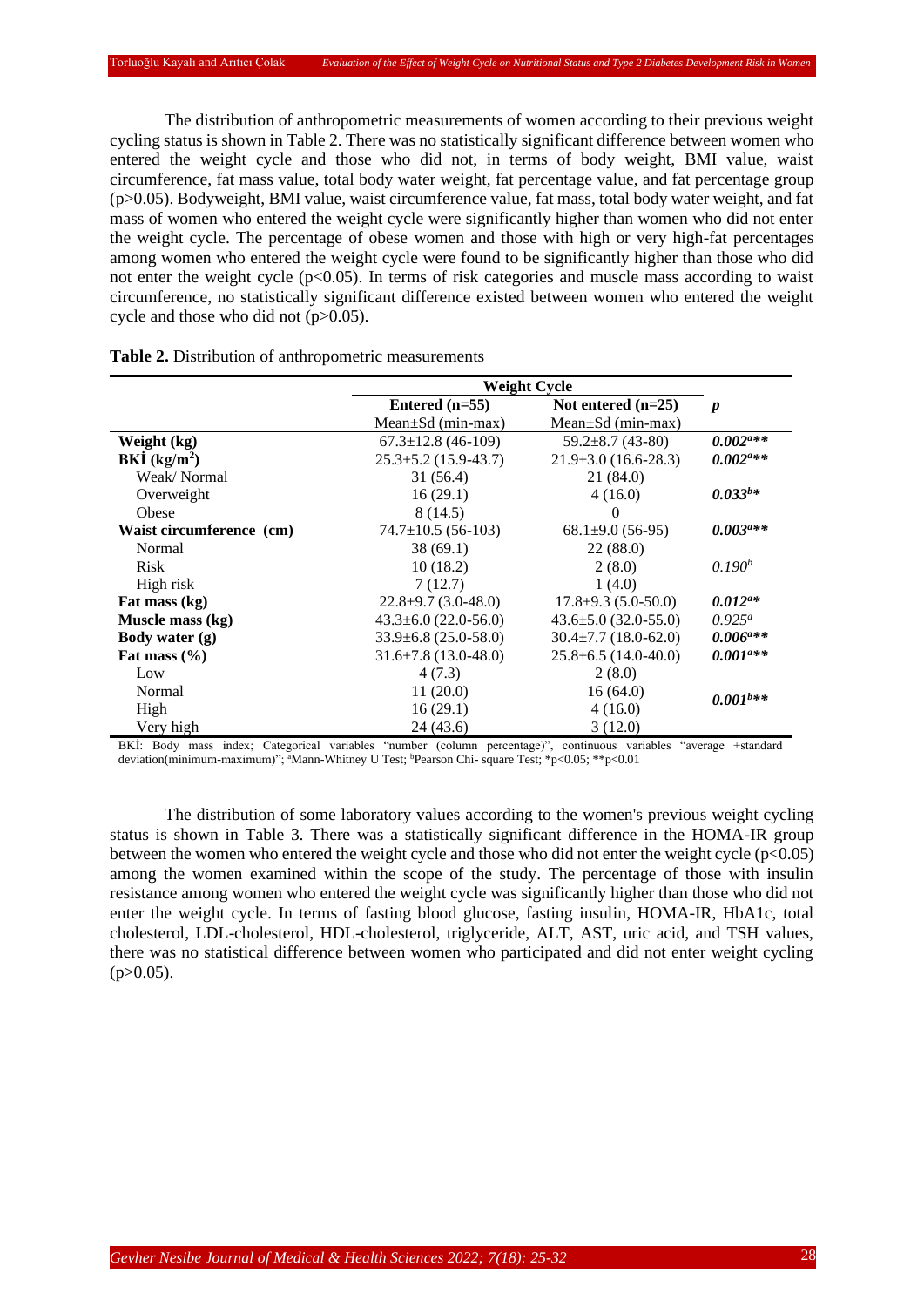|                              | <b>Weight Cycle</b>         |                             |                    |  |
|------------------------------|-----------------------------|-----------------------------|--------------------|--|
|                              | Entered $(n=55)$            | Not entered $(n=25)$        | $\boldsymbol{p}$   |  |
|                              | $Mean \pm Sd$ (min-max)     | Mean±Sd (min-max)           |                    |  |
| Fasting blood sugar (mg/dL)  | $98.5 \pm 16.6$ (73-146)    | $91.9 \pm 14.1$ (72-126)    | $0.059^a$          |  |
| Fasting insulin $(\mu U/mL)$ | $8.7\pm4.6(3.0-26.3)$       | $6.9\pm3.6(2.8-18.0)$       | $0.077^a$          |  |
| <b>HOMA-IR</b>               | $2.2 \pm 1.4$ (0.6-7.1)     | $1.6\pm0.9$ (0.6-4.4)       | $0.060^a$          |  |
| < 2.4                        | 36(65.5)                    | 22(88.0)                    | $0.036^{b*}$       |  |
| $\geq$ 2.4                   | 19(34.5)                    | 3(12.0)                     |                    |  |
| HbA1c $(\% )$                | $5.4 \pm 1.4$ (2.6-8.3)     | $5.1 \pm 1.2$ (3.0-7.8)     | $0.227^a$          |  |
| $< \% 6.5$                   | 40(72.7)                    | 21 (84.0)                   | $0.272^{b}$        |  |
| $\geq$ %6.5                  | 15(27.3)                    | 4(16.0)                     |                    |  |
| Total cholesterol (mg/dL)    | $205.3 \pm 47.5$ (124-336)  | $186.2 \pm 43.5 (85 - 286)$ | $0.123^a$          |  |
| $<$ 200 mg/dL                | 23(41.8)                    | 12(48.0)                    | $0.605^b$          |  |
| $\geq$ 200 mg/dL             | 32(58.2)                    | 13(52.0)                    |                    |  |
| $LDL-C$ (mg/dL)              | $114.1\pm34.3(55-186)$      | $108.5 \pm 28.3$ (68-186)   | $0.523^a$          |  |
| $<$ 130 mg/dL                | 32(58.2)                    | 17(68.0)                    | 0.403 <sup>b</sup> |  |
| $\geq$ 130 mg/dL             | 23(41.8)                    | 8(32.0)                     |                    |  |
| $HDL-C$ (mg/dL)              | $52.3 \pm 20.8$ (20-100)    | $58.3 \pm 21.6$ (27-101)    | $0.211^a$          |  |
| $<$ 40 mg/dL                 | 16(29.1)                    | 4(16.0)                     | $0.210^{b}$        |  |
| $\geq$ 40 mg/dL              | 39(70.9)                    | 21(84.0)                    |                    |  |
| Trigliserid (mg/dL)          | $120.8 \pm 43.8$ (46.234)   | $118.0\pm36.8$ (64.208)     | $0.913^a$          |  |
| $ALT$ (U/L)                  | $18.0 \pm 8.3$ (7-45)       | $17.1\pm9.9(4-45)$          | $0.485^a$          |  |
| AST (U/L)                    | $19.8 \pm 8.4$ (5-44)       | $16.2 \pm 7.6$ (4-35)       | $0.077^a$          |  |
| Uric Ascit (mg/dL)           | $4.3 \pm 1.8$ (1.4-10.0)    | $3.7 \pm 1.2$ (1.8-7.0)     | $0.268^a$          |  |
| $TSH$ ( $\mu$ IU/mL)         | $1.36 \pm 0.54$ (0.10-2.60) | $1.34 \pm 0.47$ (0.55-2.40) | 0.879c             |  |

## **Table 3.** Distribution of laboratory values

<sup>a</sup>Mann-Whitney U Test; <sup>b</sup>Pearson Chi-square Test; <sup>c</sup>Student's T Test; \*p<0.05; \*\*p<0.01

The distribution of FINDRISK score and DM risk status according to women's previous weight cycling status is presented in Table 4. There was no statistically significant difference between women who entered the weight cycle and those who did not (p>0.05) in terms of FINDRISK score and type-2 diabetes mellitus risk level.

#### **Table 4.** Distribution of FINDRISK score and diabetes risk status

|                             | Weight Cycle         |                      |                    |  |
|-----------------------------|----------------------|----------------------|--------------------|--|
|                             | Entered $(n=55)$     | Not entered $(n=25)$ |                    |  |
| <b>FINDRISK</b> score       | $8.2 \pm 5.5$ (0-21) | $6.5\pm4.6(2-21)$    | $0.225^{\circ}$    |  |
| Low risk                    | 25(45.5)             | 15(60.0)             |                    |  |
| Mild risk                   | 13(23.6)             | 7(28.0)              | 0.190 <sup>b</sup> |  |
| Moderate/high/extremly high | 17 (30.9)            | 3(12.0)              |                    |  |

<sup>a</sup>Mann-Whitney U Test; <sup>b</sup>Pearson Chi-square Test;  $*p<0.05$ ;  $*p<0.01$ 

Table 5 shows the distribution of energy and macronutrient consumption by women in their daily diets according to their previous weight cycle life. It was observed that there was no significant difference in the amount of energy and macronutrients taken with the daily diet between women who entered the weight cycle and those who did not. It was found that the consumption of PUFA and Omega-6 taken with the daily diet was significantly higher in women who entered the weight cycle than those who did not  $(p<0.05)$ .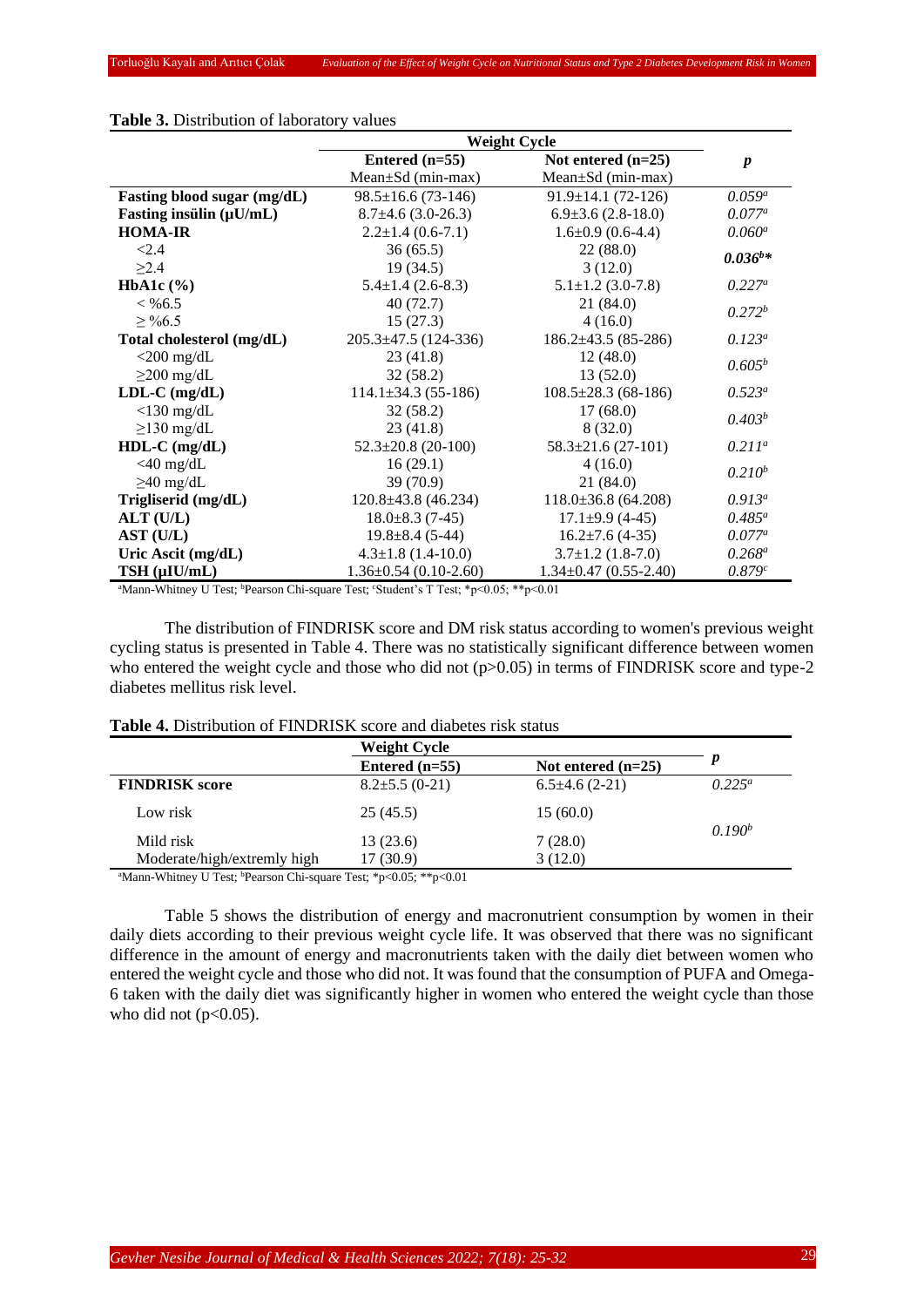|                            | <b>Weight Cycle</b>               |                                     |                    |
|----------------------------|-----------------------------------|-------------------------------------|--------------------|
|                            | Entered $(n=55)$                  | Girmemiş $(n=25)$                   |                    |
|                            | Mean $\pm$ Sd (min-max)           | Mean $\pm$ Sd (min-max)             |                    |
| <b>Energy</b> (kcal)       | $1386.5 \pm 262.7$ (795.8-1780.0) | $1337.5 \pm 279.4 (877.1 - 1816.1)$ | $0.450^{b}$        |
| Protein $(g)$              | $71.1 \pm 22.3$ (24.5-121.5)      | $66.3 \pm 20.1$ (22.8-99.2)         | $0.354^b$          |
| Protein $(\% )$            | $20.7 \pm 5.8$ (10-32)            | $20.4 \pm 6.4$ (10-36)              | $0.842^{b}$        |
| Fat $(g)$                  | $58.8 \pm 16.2$ (24.1-97.4)       | $53.7 \pm 16.7$ (25.3-78.5)         | 0.201 <sup>b</sup> |
| Fat $(\% )$                | $38.3 \pm 8.2$ (15-60)            | $36.6 \pm 6.8$ (25-52)              | $0.355^b$          |
| CHO(g)                     | $137.0\pm44.9$ (48.8-218.0)       | $137.5 \pm 39.0$ (79.7-210.7)       | $0.955^b$          |
| CHO (%)                    | $41.0\pm9.1$ (17-58)              | $43.0\pm9.1(28-62)$                 | $0.359^{b}$        |
| Fiber $(g)$                | $21.8 \pm 8.0$ (6.6-40.9)         | $21.5\pm9.3(6.6-44.4)$              | 0.890 <sup>b</sup> |
| <b>Cholesterol</b><br>(mg) | $297.2 \pm 142.6$ (18.0-713.9)    | $283.4 \pm 117.4$ (18.0-459.7)      | $0.996^a$          |
| SFA(g)                     | $22.8 \pm 8.2$ (9.2-42.8)         | $21.5\pm8.9$ (10.7-47.5)            | $0.364^{\circ}$    |
| MUFA(g)                    | $21.5 \pm .78$ (8.0-37.6)         | $19.6 \pm 8.2$ (7.4-37.6)           | $0.322^b$          |
| PUFA $(q)$                 | $13.6 \pm 5.2$ (3.4-30.0)         | $11.1\pm4.4(3.4-17.5)$              | $0.038^{b*}$       |
| Omega- $3(g)$              | $1.8 \pm 0.8$ (0.7-4.1)           | $2.1 \pm 1.3$ (0.6-5.6)             | $0.640^a$          |
| Omega- $6(g)$              | $11.5 \pm 5.2$ (1.1-27.9)         | $8.3 \pm 3.4$ (1.2-13.8)            | $0.005^{a**}$      |

#### **Table 5.** Energy and macronutrient consumption

<sup>a</sup>Mann-Whitney U Test; <sup>b</sup>Student's T Test; \*p<0.05; \*\*p<0.01

## **DISCUSSION**

Obesity has become more common in both industrialized and developing nations in recent years, and it is now recognized by WHO as one of the ten most dangerous disorders. Even though it is an independent risk factor for prevalent diseases including T2DM, coronary heart disease, and some cancers, it also raises the risk of osteoarthritis, gallstones, infertility, and gynecological problems (Oh et al., 2019).

Losing bodyweight contributes to the preservation of health by reducing obesity-related complications and positively affects life expectancy. Every year, millions of people in the world apply various weight control methods in the fight against obesity. Only 20% of these people are successful in weight loss, and 2% of them manage to maintain the weight they lost (Westenhoefer et al., 2004).

In a study conducted on the metabolic effects of weight cycling in women, when the participants' diet status in the last 10 years was questioned, it was found that 70.0% of the participants had a diet history (Dulloo et al., 2015). Similarly, in this study, it was determined that 72.5% of women had voluntarily entered the weight loss process before.

A positive relationship was established between the frequency of episodes of purposeful weight reduction larger than 5 kg and a rise in body mass index in a comprehensive population-based cohort with a 25-year follow-up from infancy to young adulthood (Mackie et al., 2017). Weight cycling was found to be associated with increased body fat percentage and central obesity in 58 percent of studies published since 1994 to determine whether it is a risk factor for obesity and T2DM. However, 50 percent of studies examining the effect of weight cycling on the likelihood of future weight gain found a positive result (Cereda et al., 2011). In a cross-sectional study, 914 people were examined, and it was determined that 13% of the individuals entered the weight cycle, and these individuals had higher BMI, waist circumference, and waist/height ratio (Newman et al., 2005). In this study, there was a statistically significant difference in body weight, BMI value, obesity categorization, waist circumference, fat mass, total body water weight, fat percentage, and fat percentage group  $(p<0.05)$  between those who joined the weight cycle and those who did not. In addition, the percentage of obese women and the percentage of women who had a high-fat percentage among the women who entered the weight cycle were found to be significantly higher than the women who did not enter the weight cycle  $(p<0.05)$ .

A significant relationship between fasting insulin concentration and weight cycle history (during the previous 30 years) was discovered in a cross-sectional examination of 1932 middle-aged Japanese males with a mean BMI of 22.7 kg/m<sup>2</sup>. Independent of BMI, people who had more weight changes had a higher HOMA-IR (Messier et al., 2014). Karschin et al. (Karschin et al., 2015), in a study in which they applied a nutritional intervention with 32 healthy male participants, determined that weight cycling caused changes in insulin sensitivity and insulin secretion. In this study, similar to the results of other studies, a statistically significant difference was found in terms of the HOMA-IR group between women who entered the weight cycle and those who did not, while the percentage of those with insulin resistance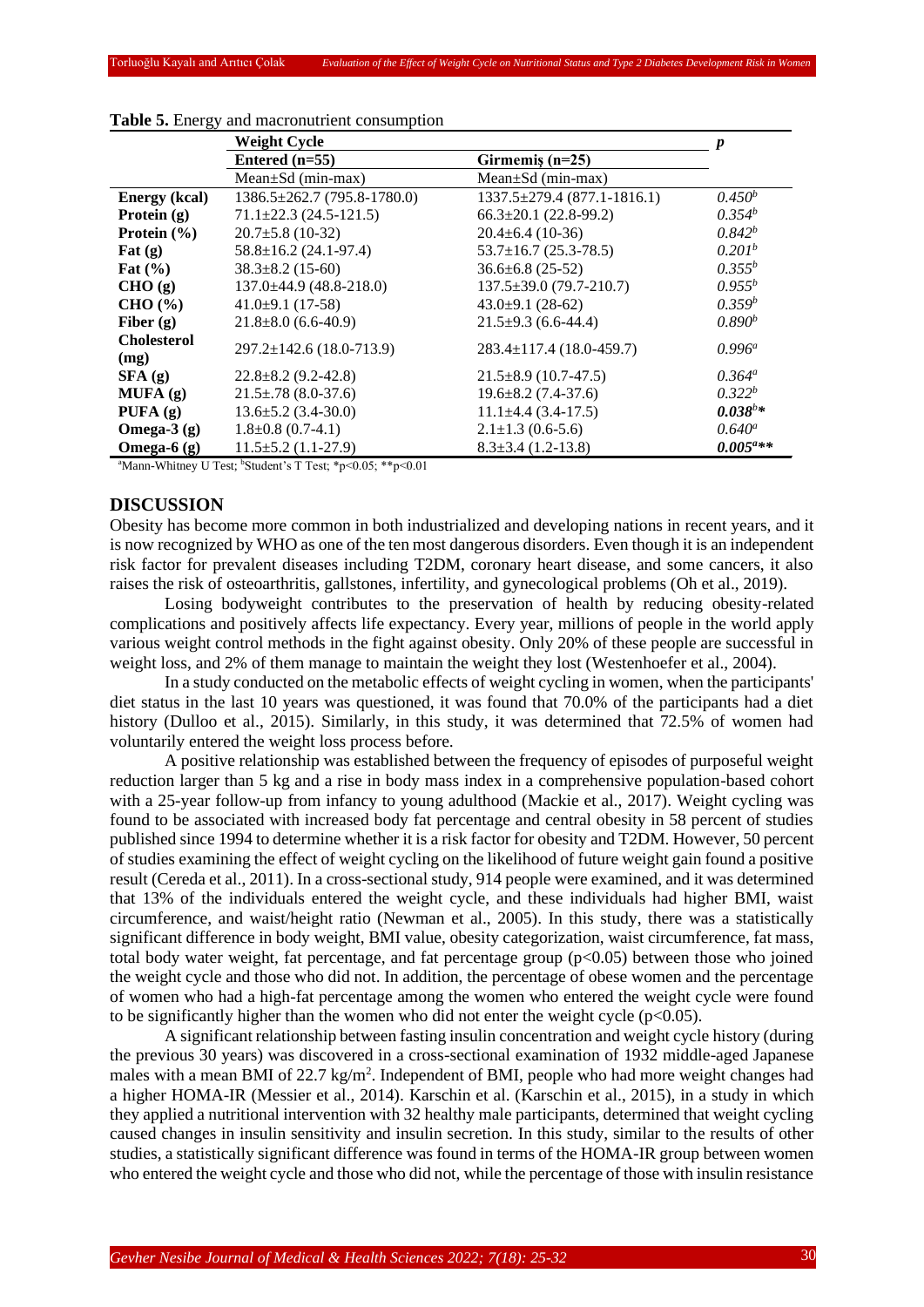among women who entered the weight cycle was found to be significantly higher than those who did not enter the weight cycle ( $p < 0.05$ ).

One study showed that people under the age of 65 with normal glucose tolerance have a higher risk of diabetes, accompanied by large fluctuations in body weight. These findings emphasize that keeping body weight constant is important for the prevention of diabetes (Kodama et al., 2017). In a meta-analysis study, failure in weight control was significantly associated with the risk of T2DM (Neamat-Allah et al., 2015). Delahanty et al. (Delahanty et al., 2014) evaluated whether weight regains and weight cycling are variables in the onset of diabetes and the development of cardiometabolic risk factors in a research. Individuals entering a weight cycle in the study were defined as losing 2.25 kg or more from their body weight since their last cycle and then gaining 2.25 kg or more from their last cycle weight. During the first six months of the study, each participant's weight cycle was recorded, and it was positively related with diabetes incidence, fasting blood glucose, insulin resistance, and systolic blood pressure. It was concluded that weight cycling is a statistically significant risk factor for the development of diabetes when the initial weights of individuals are ignored (Delahanty et al., 2014). There was no statistically significant change in FINDRISK score or T2DM risk level between the women who entered the weight cycle and those who did not in this trial. The fact that the average age of the participants was lower than other studies suggests that this may have affected the results.

There are few studies on weight cycling and determining the nutritional status of individuals. The specific molecular mechanisms responsible for the effects of PUFA fatty acids on anti-obesity and weight control in humans are largely unknown (Blankson et al., 2000). In a study conducted on weight loss, intake of omega-6 and omega-9 in different amounts was given to obese individuals for 12 weeks, and it was observed that the omega-6 significantly reduced body fat mass (Gaullier et al., 2004). In a double-blind, controlled placebo study applied to 180 people with a body mass index of  $25{\text -}30$  kg/m<sup>2</sup>, samples were divided into three groups: 3.6 g/day conjugated linoleic acid (CLA)-free fatty acid, 3.4 g/day CLA-triacylglycerol, placebo olive oil consumption, and examined. Long-term use of CLA-free fatty acids or CLA-triacylglycerol has been shown to lower body fat mass in healthy people (Warodomwichit et al., 2009). In this study, a statistically significant difference was found in terms of PUFA and omega-6 values between those who entered the weight cycle and those who did not (p<0.05). Daily PUFA and omega-6 consumption amounts of women who entered the weight cycle were significantly higher than those who did not.

### **CONCLUSION**

As a result, being overweight and regularly decreasing weight is a significant risk factor for chronic illnesses. In order to lose weight, it is critical for people to develop long-term eating and activity routines.

#### **Acknowledgement**

We are grateful to all participated in the study.

#### **Conflict of Interest**

There is no conflict of interest.

#### **Author Contributions**

**Plan, design:** GAÇ; **Material, methods and data collection:** MTK; **Data analysis and comments:** GAÇ, MTK; **Writing and corrections:** GAÇ.

#### **Funding**

During the present study, no financial support was received from institutions and organizations.

#### **REFERENCES**

Baysal A,Baş M.(2008) Yetişkinlerde Ağırlık Yönetimi (1.Basım). İstanbul.Ekspress Baskı.pp.33-52.

Blankson, H., Stakkestad, J. A., Fagertun, H., Thom, E., Wadstein, J., & Gudmundsen, O. (2000). Conjugated linoleic acid reduces body fat mass in overweight and obese humans. *The Journal of nutrition*, *130*(12), 2943-2948.

Brownell, K. D., Marlatt, G. A., Lichtenstein, E., & Wilson, G. T. (1986). Understanding and preventing relapse. *American psychologist*, *41*(7), 765.